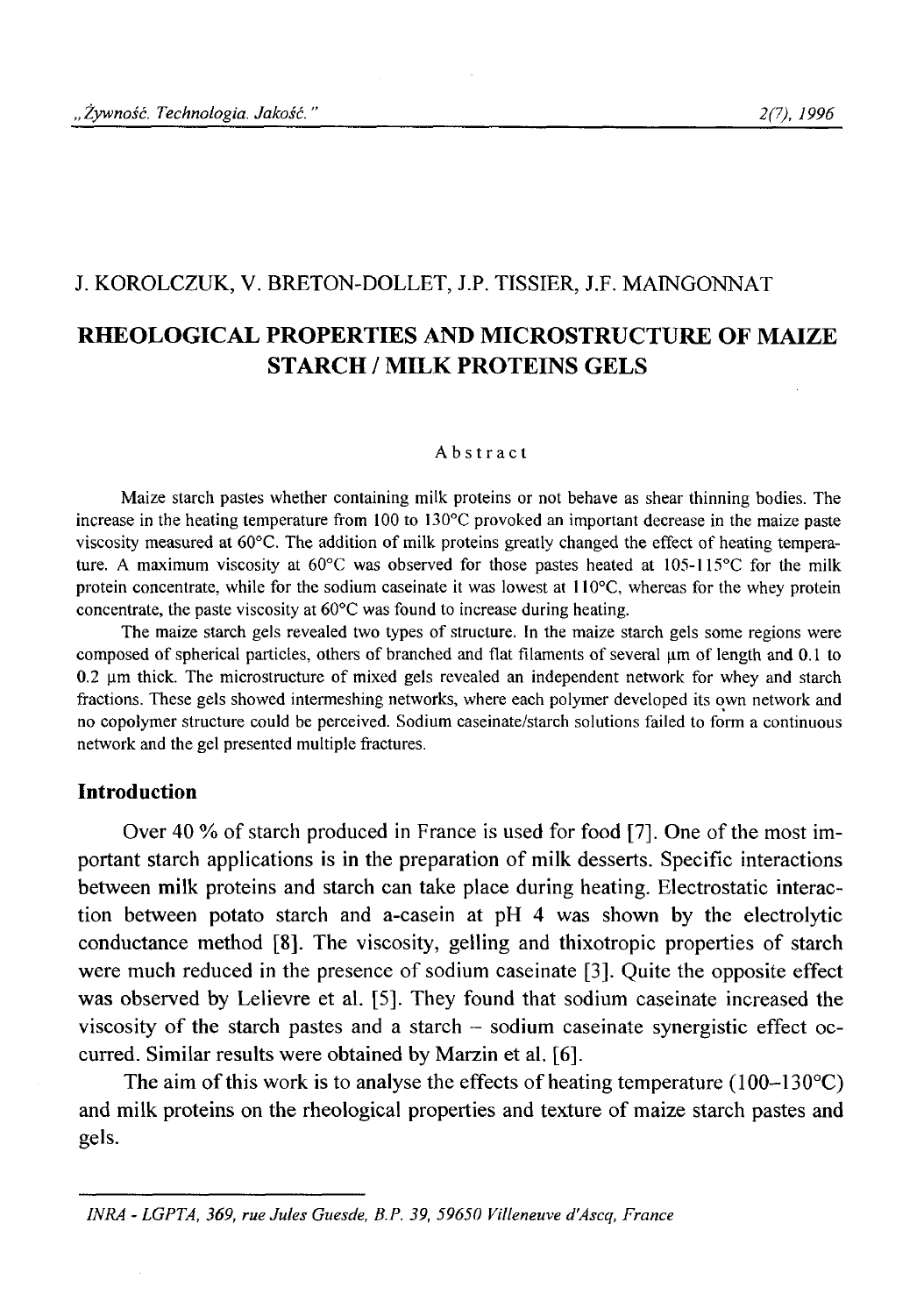## **Materials and methods**

The following raw materials were used: maize starch (Sigma, Saint Quentin Fallavier, France), low heat milk powder (NIZO, Wageningen, Holland), sodium caseinate and whey protein isolate (Eurial, Herbignac, France). A controlled stress rheometer type Carri-Med CS100 (Rheo, UK) with a cone (4°, 6 cm) and plate geometry was used for rheological measurements.

Two hundred millilitres of water suspensions containing 5 % starch alone or in a mixture with 5 % milk proteins (Nx6.38) were heated during 30 minutes at 100 to 135°C in a small (250 ml) reactor vessel with magnetic stirring. Then the pastes were cooled to 90°C and transferred on to the plate of the rheometer for rheological measurement. For microscopic studies, the gel samples were dehydrated by the Critical Point Drying with  $CO<sub>2</sub>$  carried out in an Emscope CPD 750. These were coated with Polaron E5100 and then observed in a JEOL 35 CF Scanning Electron Microscope at 15 kV.

#### **Results and discussion**

For all samples analysed, for a shear rate range of 0.1 to  $100 \text{ s}^{-1}$ , the pastes containing either starch only or starch and milk proteins behaved at 60°C as shear thinning bodies (Fig. 1), with the stress (t) logarithm linearly related to the logarithm of the shear rate  $(g)$ :

$$
Log(t) = Log(K) + n Log(g)
$$
 (1)

where: K – consistency index or the stress level (in Pa) for  $g = 1$  s<sup>-1</sup> and n – structure or behaviour index.

For the pastes composed of the maize starch only, the logarithm of the shear stress was found to decrease with pasting temperature (Fig. 1A), following the Arrhenius type relation:

$$
Log(t) = A + E / RT
$$
 (2)

where:  $A$  – hypothetical stress level for  $T$  – infinity,  $E$  – activation energy of flow (in J/mol),  $R - gas constant = 8.314$  J/mol K, T - absolute temperature (K).

The maize starch / whey proteins pastes (Fig. IB) increased their strength as the pasting temperature rose. Those pastes prepared from maize starch and the milk powder (Fig. 1C) showed a maximum stress level for pasting temperatures between 110 and 115°C. On the other hand, the pastes containing sodium caseinate (Fig. ID) were 4 to 6 times softer at 60°C than all other pastes and they presented a minimum stress for at a pasting temperature of 110°C.

A lower viscosity in starch / sodium caseinate pastes heated at 90°C was observed by Hermansson [3]. The opposite tendency was observed by Lelievre et al. [5],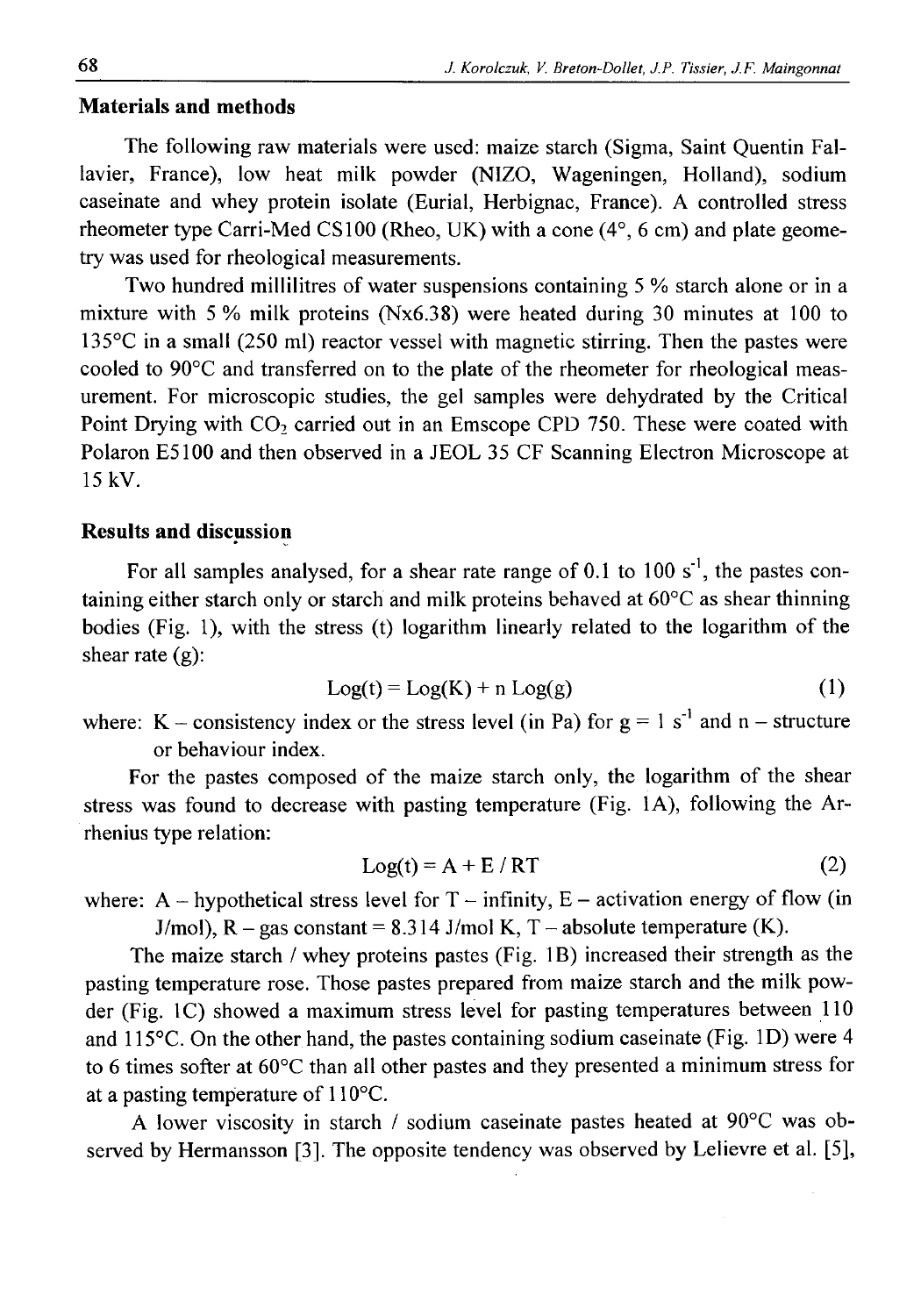and Marzin et al. [6]. The reason for these differences could be the different sources of sodium caseinate and its composition [3]. The important differences in rheological behaviour of starch/protein pastes between the sodium caseinate and the milk protein, composed of 80 *%* of casein, might be the different structure of casein in milk and sodium caseinate. In absence of calcium in the sodium caseinate, the casein fractions  $(\alpha_{\text{-}}$ ,  $\beta_{\text{-}}$ ,  $\kappa_{\text{-}}$  form oligomeres of a low degree of aggregation. These can interact with starch polysaccharides (amylose and amylopectine), by forming phosphate  $-$  hydrogen bridges. Thus associated polysaccharide  $-$  casein molecules became negatively charged at  $pH > 4.6$  and would not aggregate any further. This could explain the important decrease in the paste viscosity in the presence of sodium caseinate within the heating temperature range of 100 to 110°C (Fig. ID). Heating during half an hour at over  $110^{\circ}$ C might cause inter – molecular, protein – protein or protein – polysaccharide cross-linkage reactions between some reactive side groups of amino acids and sugars. These results in the viscosity increase of the pastes for heating temperature above  $110^{\circ}$ C (Fig. 1D).

In milk, in the presence of calcium, the casein fractions are aggregated into micelles made up of 105-107 molecules of caseins ( $\alpha$ -,  $\beta$ - and  $\kappa$ -). The micellar casein has no "reactive" phosphate groups and because of the enormous "molecular / micellar " weight  $(\sim 109)$  daltons) its reactivity is next to none. This would explain the differences in the rheological properties between the starch / milk proteins and the starch / sodium caseinate pastes (Fig. 1C and ID).

Whey proteins ( $\beta$ -lactoglobulin,  $\alpha$ -lactalbumin and serum albumin) are heat coagulating proteins and precipitate when heated above 70°C. The strength of the gel formed is a function of the degree of protein coagulation, being related to the heating temperature. This could explain the continuous increase in the viscosity of the starch / whey proteins pastes (Fig. IB).

As typical of for the thixotropic products, the level of the consistency index  $(K)$ from the equation (1) was higher for the increasing than for the decreasing shear rate (Fig. 2A). It was lower for the second and third shearing cycle. This difference was more pronounced for the increasing than for the decreasing shear rate The addition of sodium caseinate provoked an important decrease in the consistency index if compared with the paste containing only starch. On the other hand, those pastes containing starch and whey proteins were about twice as viscous and much less thixotropic than samples of starch only paste. The addition of milk induced only minimal changes in the consistency index at  $60^{\circ}$ C but at  $25^{\circ}$ C it was much higher than at  $60^{\circ}$ C (Fig. 2B). This is due to the gelation process taking place during cooling. The greatest increase in the consistency index was observed for the starch / milk gels and the least for the starch / sodium caseinate pastes.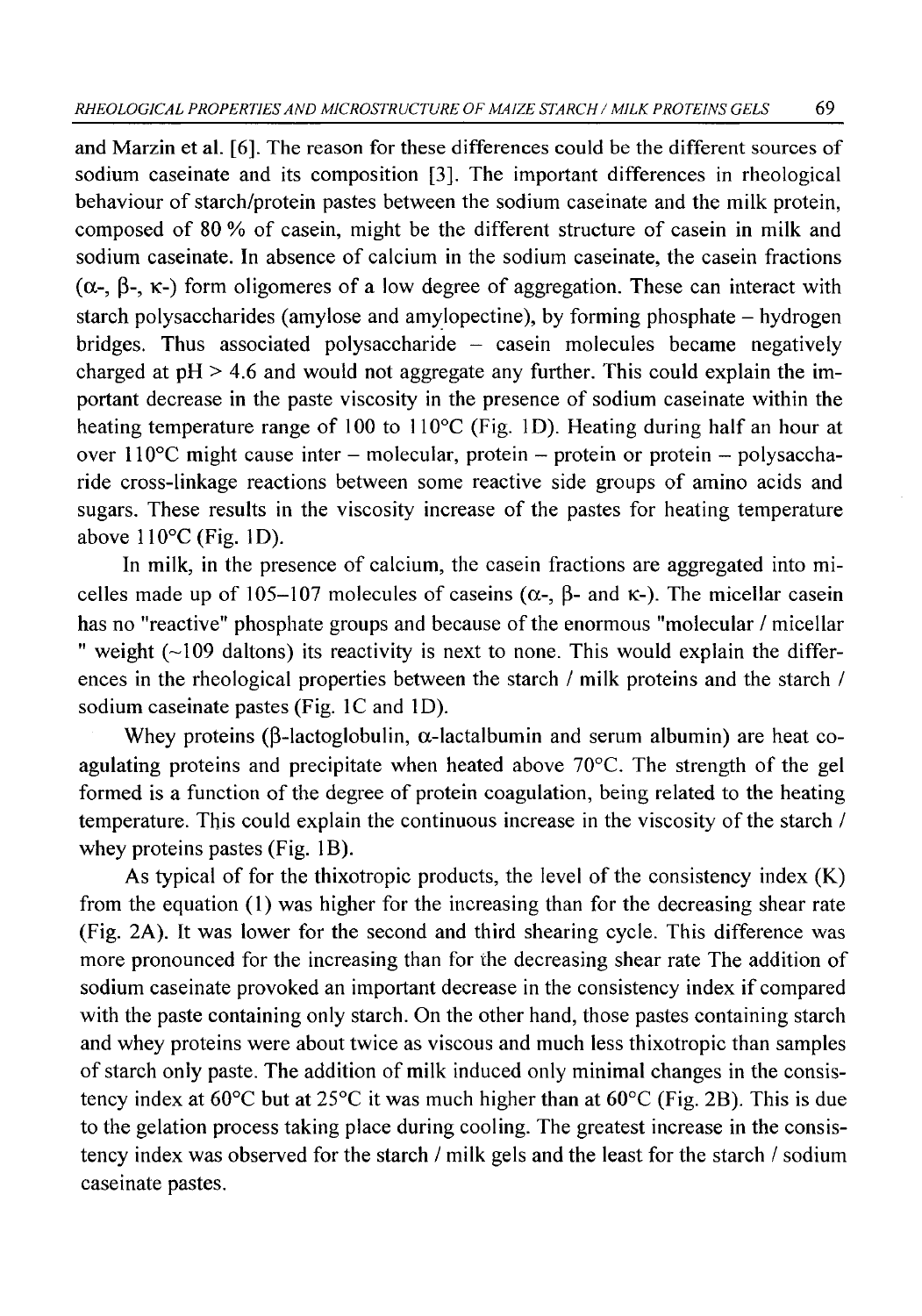

Fig. 1. Logarithm of the shearing stress as a function of the pasting temperature and the logarithm of the **shear rate at 60°C for the 5 % maize starch only (A) and when mixed with: whey protein isolate (B), milk proteins (C) and sodium caseinate (D).**



Fig. 2. Logarithm of the consistency index  $(K)$  at 60<sup>o</sup>C  $(A)$  and 25<sup>o</sup>C  $(B)$  for the pastes and gels of 5  $\%$ **maize starch only (M) and when mixed with: sodium caseinate (NaC), milk proteins (MP) and** whey proteins (WP) for the first three shearing cycles (1, 2, 3) for the increasing (I) and decreas**ing (D) shear rate.**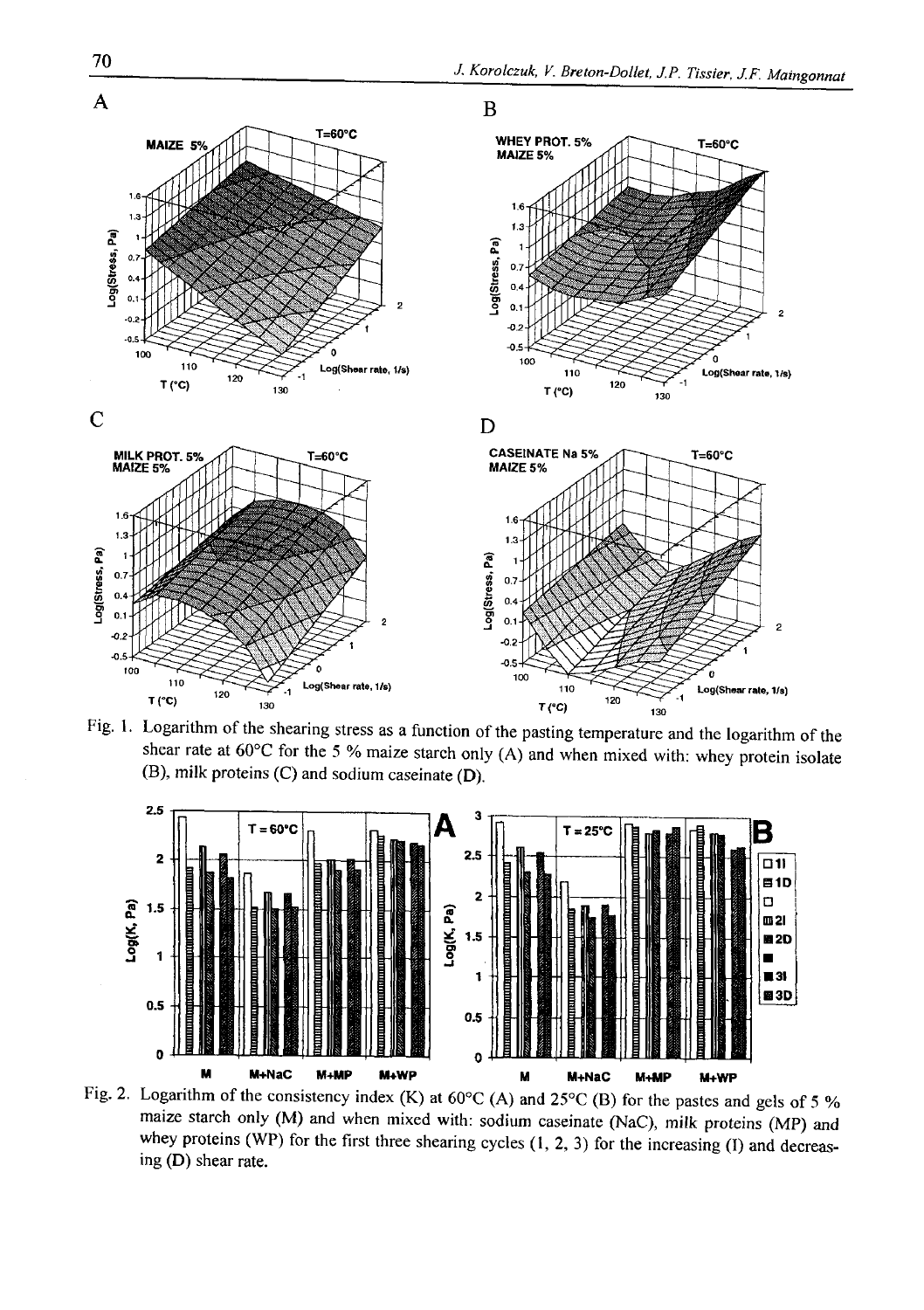The structure index (n) from equation (1) varied between 0.15 and 0.48 (Fig. 3). It was on average about 0.1 lower for the increasing shear rate. This is typical thixotropic behaviour. The structure index was slightly higher at 25°C for starch alone and starch/sodium caseinate pastes and slightly lower for the starch/milk and the starch/whey protein pastes. The structure index is equal to 1 for Newtonian bodies and is below 1 for so called shear thinning bodies. A similar level of the structure index  $(0.4 < n < 0.6)$  we observed previously for starch pastes heated at the temperatures  $\le$ 100°C [4].



**Fig. 3. Structure index (n) at 60°C (A) and 25°C (B) for the pastes and gels o f the 5% maize starch only (M) and when mixed with: sodium caseinate (NaC), milk proteins (MP) and whey proteins (WP) for the first three shearing cycles (1, 2, 3) for the increasing (I) and decreasing (D) shear rate.**

The activation energy of flow (E from the equation 2) varied between 5 and 20 kJ/mol depending on the composition of the paste (Fig. 4). It was lowest for the starch/sodium caseinate and highest for the starch/milk pastes. The activation energy of flow corresponds to structural changes during cooling between 60 and 25°C. This confirms the inhibiting effect of sodium caseinate on the retrogradation process.

As typical of thixotropic materials [2], there was a significant difference between the stress evolution of the increasing and that of the decreasing shear rate (Fig. 5). Stress decrease during shearing can be explained by a decrease in the extent of aggregation of the gel particles. These are also capable of assuming some structural reformation by flocculation. The thixotropic behaviour of both pastes and gels suggests that under continuous shear there is a continuous process of destruction/restoration of intermolecular linkages. This is a function of the product composition and structure, of the shearing time and of the shear rate and can be measured using the viscometric method. The thixotropy can be quantified as an absolute or a relative area of the hysteresis loop, between their values for the increasing and decreasing shear rate.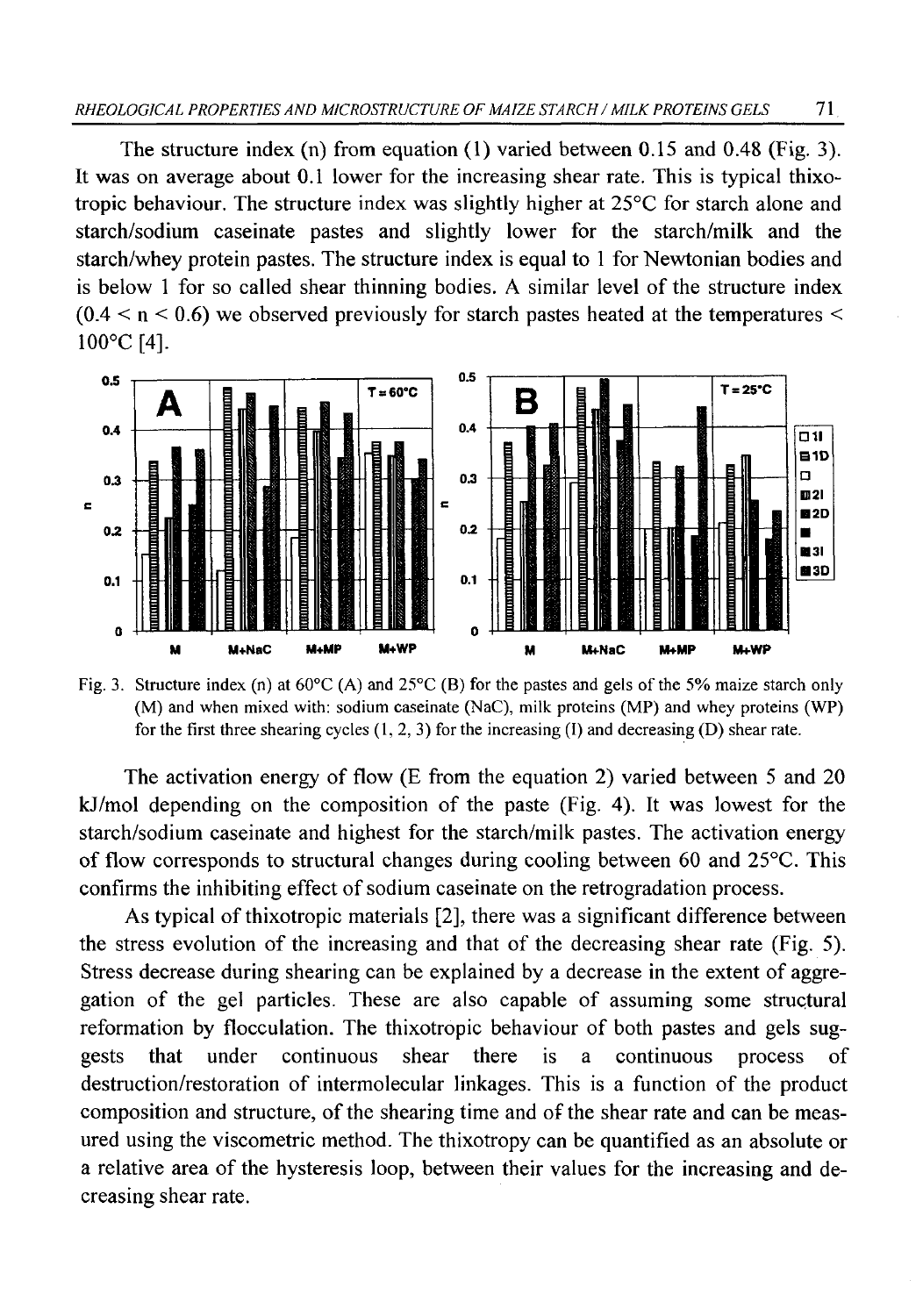

**Fig. 4. Activation energy of flow (E) for the pastes Fig. 5. Stress evolution at 60°C during the first and gels containing 5% maize starch only (M) and when mixed with: sodium caseinate (NaC), milk proteins (MP) and whey proteins (WP) for the first three shearing cycles (1, 2, 3) for the increasing (I) and decreasing (D) shear rate.**



three cycles of shearing (C1, C2, C3), for **the 5% maize starch paste, for the increasing and decreasing shear rate.**



**Fig. 6. Relative thixotropic area at 60°C (A) and 25°C (B) for pastes and gels containing 5% maize starch only (M) and when mixed with: sodium caseinate (NaC), milk proteins (MP) and whey proteins (WP) for the first three shearing cycles (C l, C2, C3).**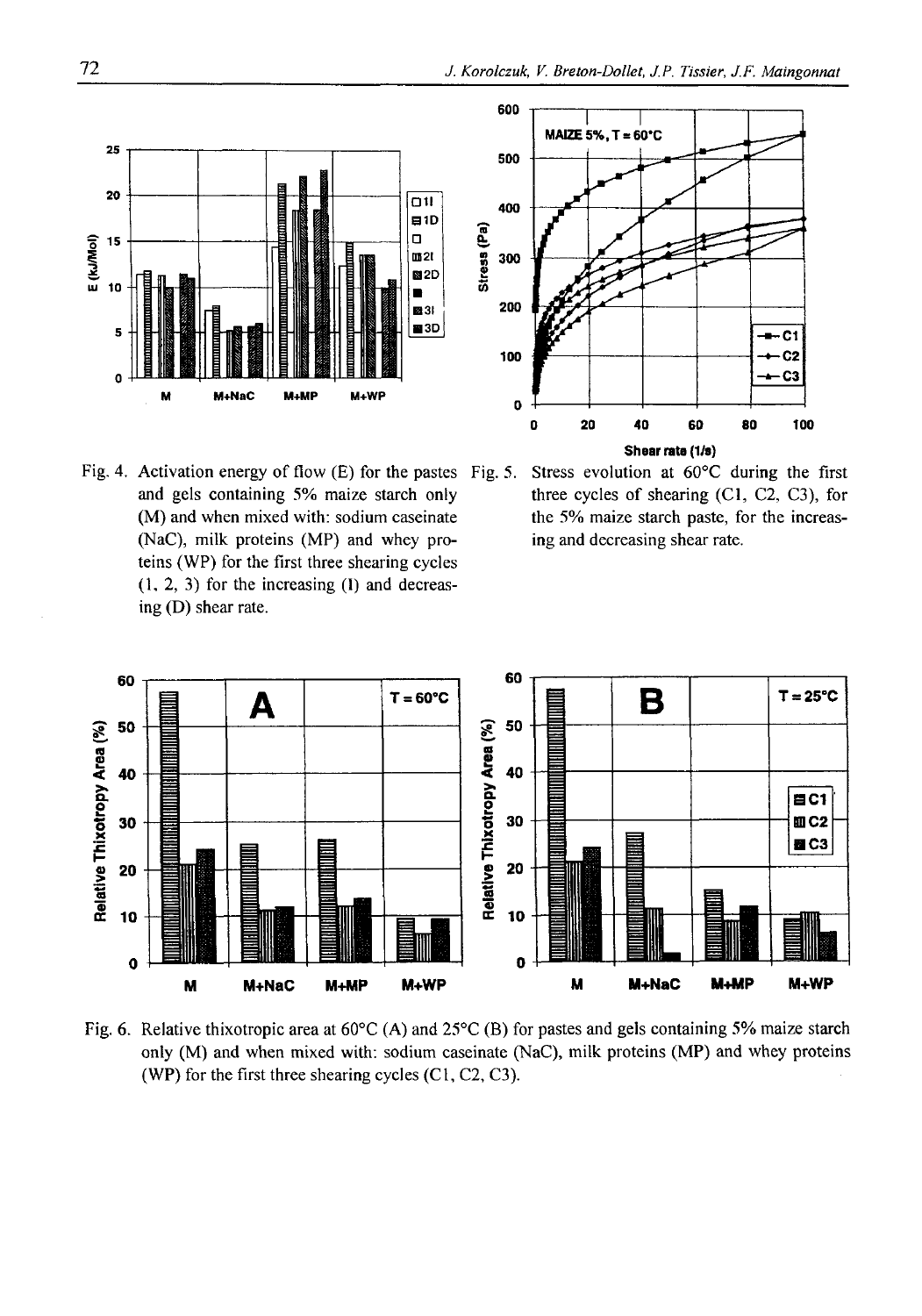## *RHEOLOGICAL PROPERTIES AND MICROSTRUCTURE OF MAIZE STARCH / MILK PROTEINS GELS* 73

The thixotropic properties of the starch/milk protein mixtures were much lower than of the starch only pastes and gels (Fig. 6). For the starch alone, the relative area of the thixotropic loop represented over 50 % of the total surface under the viscosity versus shear rate curve, for the first shearing cycle. For the second and third shearing cycles it represented only about 20 % for the starch only pastes and gels and about 10 % for the starch/milk proteins mixtures. This means that the addition of the milk proteins greatly changes of the structure of the resulting pastes and gels.



**Fig. 7. Scanning electron micrographs of gels containing 5% maize starch only (A) and when mixed with: sodium caseinate (B), whey proteins (C) and milk proteins (D).**

The starch only gel is made up of swollen starch granules having a filamentous structure, interconnected by a network of filaments  $0.1-0.2$  µm thick and several µm long (Fig. 7A). In the presence of the sodium caseinate (Fig. 7B) the swollen grain structure is no longer filamentous but granular and no intergrain filaments are observed. It is possible that the sodium caseinate sticks to the surface of the starch grains and inhibits the departure of amylose from the grains and prevents from forming the filamentous structure [6]. In the whey proteins/maize starch gel (Fig. 7C) the swollen starch grains are embedded in the continuous phase which is composed of irregular aggregates of coagulated whey proteins of variable dimensions. No interpenetration